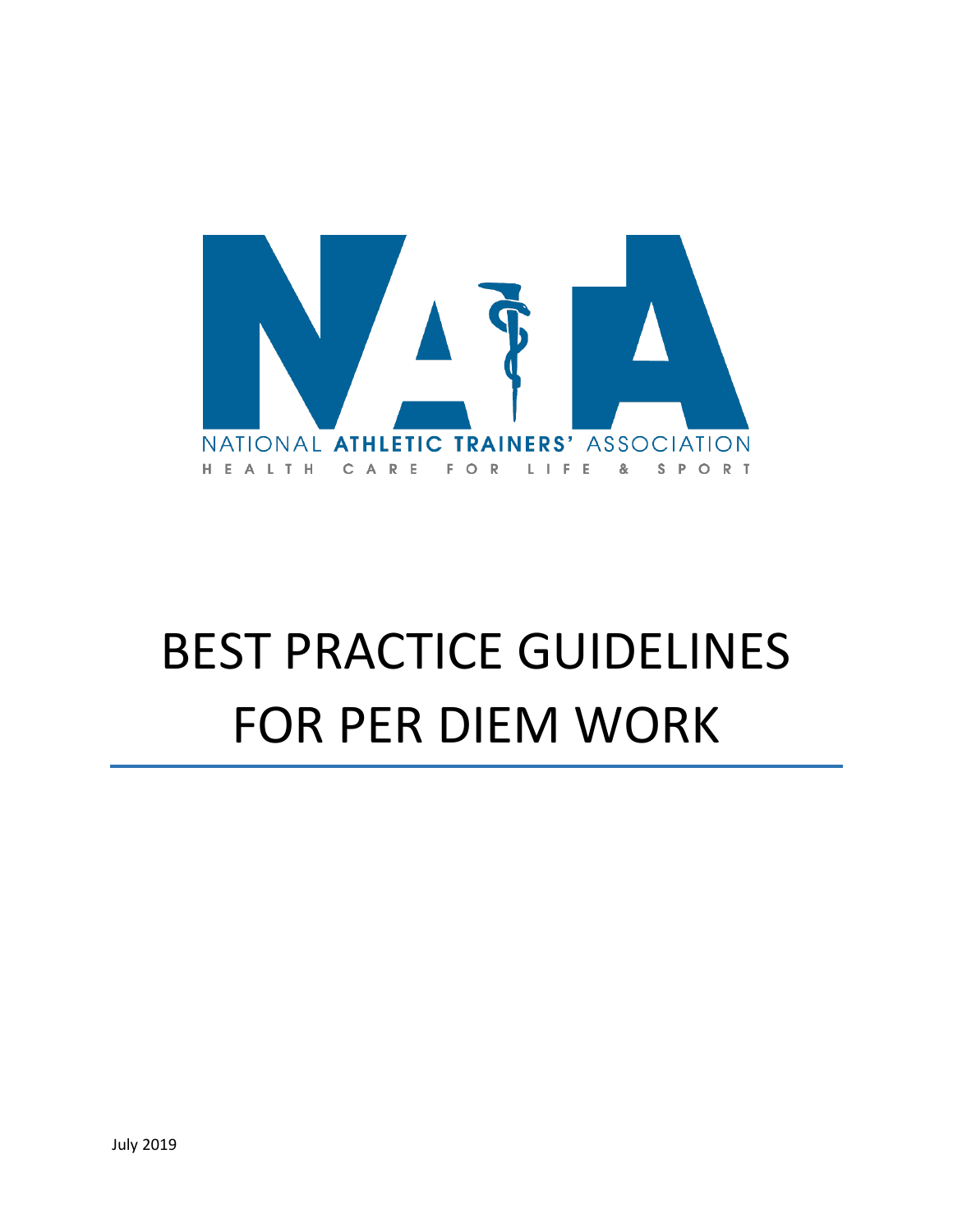# **Disclaimer of Liability**

The materials and information provided in the National Athletic Trainers' Association (NATA) "Best Practice Guidelines for Per Diem Work" (the "Guidelines") are educational in nature, and the published Guidelines should serve as a resource for NATA members and intended solely for personal use/reference in the manner described herein.

NATA has taken reasonable efforts to ensure all materials included in the Guidelines are accurate and consistent with best practice standards in the general athletic training industry. As research and practice advance, however, standards may change. NATA recommends members evaluate the materials included in the Guidelines in light of particular situations and changing standards.

In no event shall the National Athletic Trainers' Association, its directors, officers, or employees be held liable for any losses, injury, damages, or any other consequences resulting from, or arising in connection with, the use or reliance on any materials provided in or accessed via the Guidelines.

All NATA members who make use of the Guidelines agree to indemnify, defend and hold harmless the National Athletic Trainers' Association, its directors, officers, or employees, from and against any and all losses, costs, expenses, claims, damages and liabilities related to or associated with the NATA member's use of the Guidelines, including but not limited to any and all losses, costs, expenses, claims, damages and liabilities arising from or related to the improper use of the Guidelines. By accessing the Guidelines, all NATA members agree to use it appropriately and abide by applicable state laws, and NATA standards, rules and regulations regarding the lawful practice of athletic training.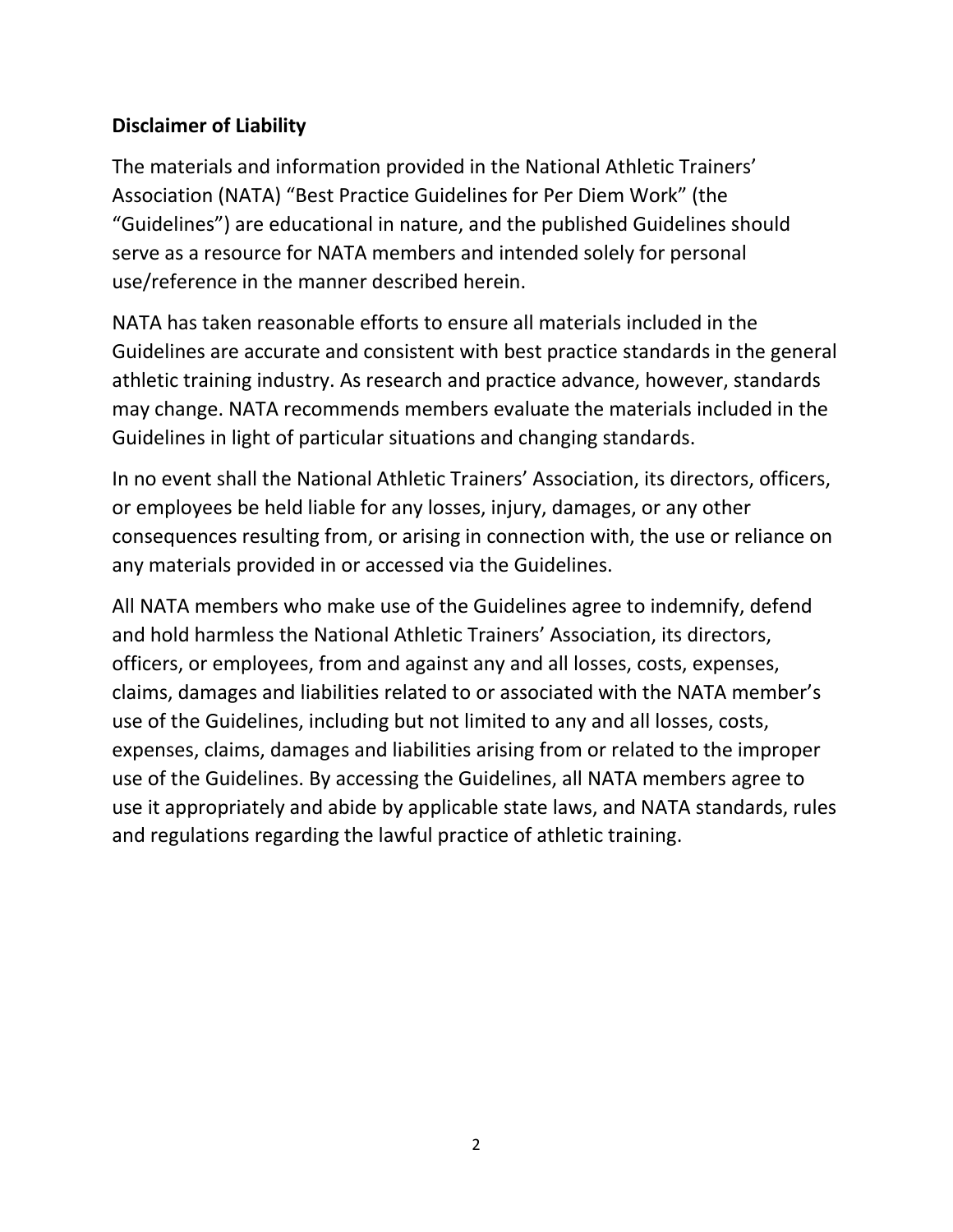#### **Preface**

The NATA Young Professionals' Committee (YPC) formed a work group charged with developing Best Practice Guidelines for Per Diem Work.

The work group addressed the following areas: standard insurance coverage, state requirements, securing payment, components of a contract, constructing documentation, creating an emergency plan, assessing supply needs and obtaining consent.

The work group was comprised of ATs with various levels of experience and from diverse athletic training settings, including, college/university, secondary school, clinical/industrial, and education/academic.

#### **Work Group Members**

Marisa Brunett, MS, LAT, ATC Board of Directors Liaison Tony Fitzpatrick, MA, LAT, ATC Board of Directors Liaison Kenneth Eric Games, PhD, LAT, ATC, Young Professionals' Committee Andrew Dale Hamstra, MS, ATC, Young Professionals' Committee Amy Fraley Hand, MA, SCAT, ATC, Young Professionals' Committee Blaise Kriley, ATC, Chair of Young Professionals' Committee Ellis Mair, EdM, ATC Vice President of Go4Ellis Marty Matney, MBA, LAT, ATC Chair of Committee on Practice Advancement Lauren Michelle McIntyre, ATC, Young Professionals' Committee Miranda McWilliams, MS, ATC, Young Professionals' Committee Ashley M. Morgan, MAT, LAT, ATC, Young Professionals' Committee Alisha Pennington, MS, ATC, Owner of ATvantage Bart Peterson, MSS, ATC, Chair of Secondary School Athletic Trainers' Committee Bradley M. Pierson, ATC, Young Professionals' Committee Kara Radzak, PhD, LAT, ATC, Young Professionals' Committee Lyndsey Rich, MS, ATC, Young Professionals' Committee Dominique Mathieu Ross, PhD, ATC, Young Professionals' Committee Jenna M. Street, MS, ATC, PES, Young Professionals' Committee Joseph Whetstone, MS, ATC, PES, Young Professionals' Committee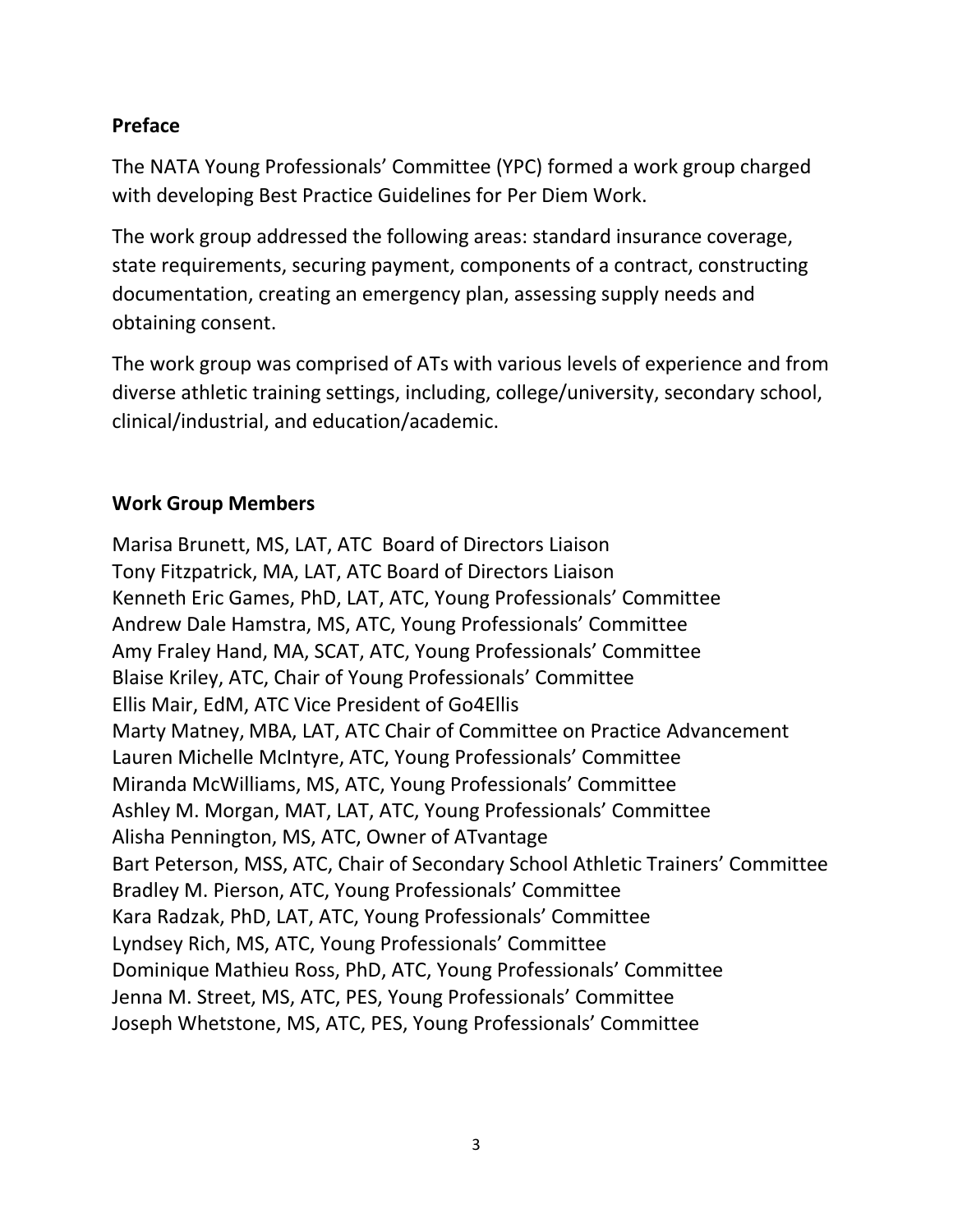#### **Outline**

[Section I: Introduction/Purpose of Document](#page-4-0)

[Section II: Personal Professional Liability Insurance](#page-4-1)

[Section III: State Regulation and Scope of Practice](#page-4-2)

[Section IV: Negotiation of Payment](#page-5-0)

**[Section V: Written Contracts](#page-6-0)** 

**[Section VI: Documentation](#page-7-0)** 

[Section VII: Emergency Action Plans](#page-7-1)

[Section VIII: Supplies and Equipment](#page-8-0)

[Section IX: Informed Consent to Treat](#page-8-1)

[Section X: References](#page-9-0)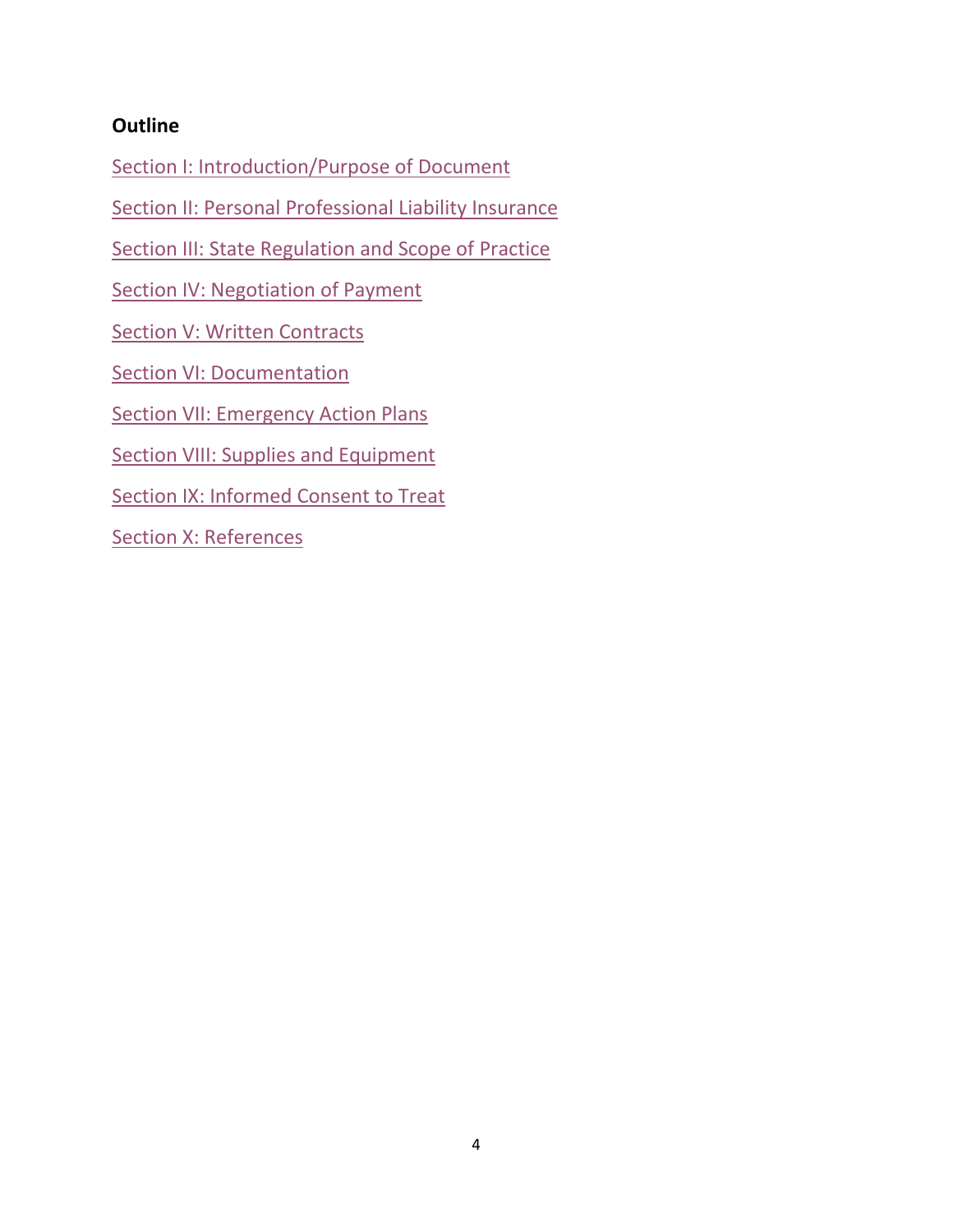## <span id="page-4-0"></span>**Section I: Introduction/Purpose of Document**

This document should serve as a reference for all athletic trainers who are interested in per diem work and would like a comprehensive checklist of essential components to verify. It is still the duty of the individual AT to check all state and local legislation and scrutinize the terms of any per diem work assigned.

#### <span id="page-4-1"></span>**Section II: Personal Professional Liability Insurance**

It is standard that an insurance policy will cover at least \$1 million with all claims covered up to \$3 million.

Ensure that each of the following are covered under the policy obtained:

- License protection
- Obtain Personal Professional Liability Coverage. Learn more about your liability as a health care provider: [https://www.nata.org/practice-patient](https://www.nata.org/practice-patient-care/risk-liability)[care/risk-liability](https://www.nata.org/practice-patient-care/risk-liability)
- Sexual misconduct/abuse clause
- **•** General liability
	- o Ensure that the policy covers self-injury as well.

#### <span id="page-4-2"></span>**Section III: State Regulation and Scope of Practice**

Obtaining licensure in the states you work in is mandatory. Here are a few things to consider when seeking a license:

- Find your state(s) regulatory boards here: <http://members.nata.org/gov/state/regulatory-boards/map.cfm>
- Some states offer reciprocity. It is up to the AT to find out if this is applicable.
- Consider the populations you are treating and find out if you need special clearance
	- o (i.e. child abuse clearance) Do you need specific clearance to work with children in that state?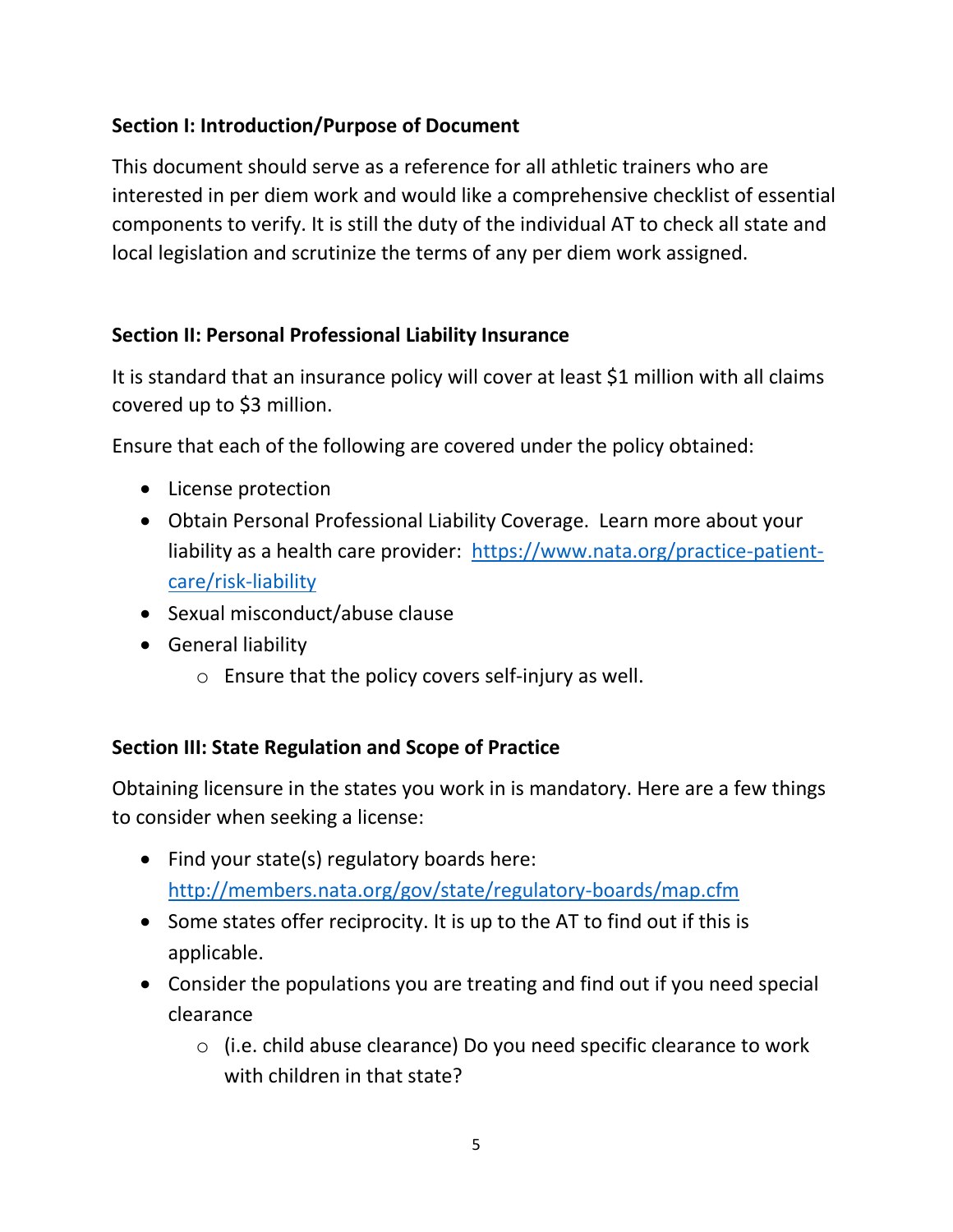A license will afford ATs the following freedoms, as determined by individual state laws:

- Return-to-play decisions
- The upholding of state concussion laws
	- o Every state has a concussion law. It is the responsibility of the AT to be knowledgeable about the details.
- Scope of practice allowed by state practice acts
	- o Each state explicitly lists the parameters of scope of practice. Find your state in the link below:
	- o <http://members.nata.org/gov/state/regulatory-boards/map.cfm>
- Physician Standing Orders (Does the state require these?)

#### <span id="page-5-0"></span>**Section IV: Negotiation of Payment**

When deciding to provide per diem services consider and confirm the following factors prior to performing duties:

- What is the market rate for these duties in the location of the job?
- Who will pay for:
	- o Supplies, mileage, food and gear?
	- o What will be required for reimbursement? (receipts, credit card statements, etc.)
- What is the expected form of payment?
	- o Cash
	- o Check/direct deposit
- Are there any processing fees associated with payment for the job? If so, how much and who is responsible for payment?
- What are the expectations for deadline of payment?
	- o Immediately onsite following the job (preferred)
	- o Within 14 days (customary)
- Is an invoice or timesheet necessary for payment?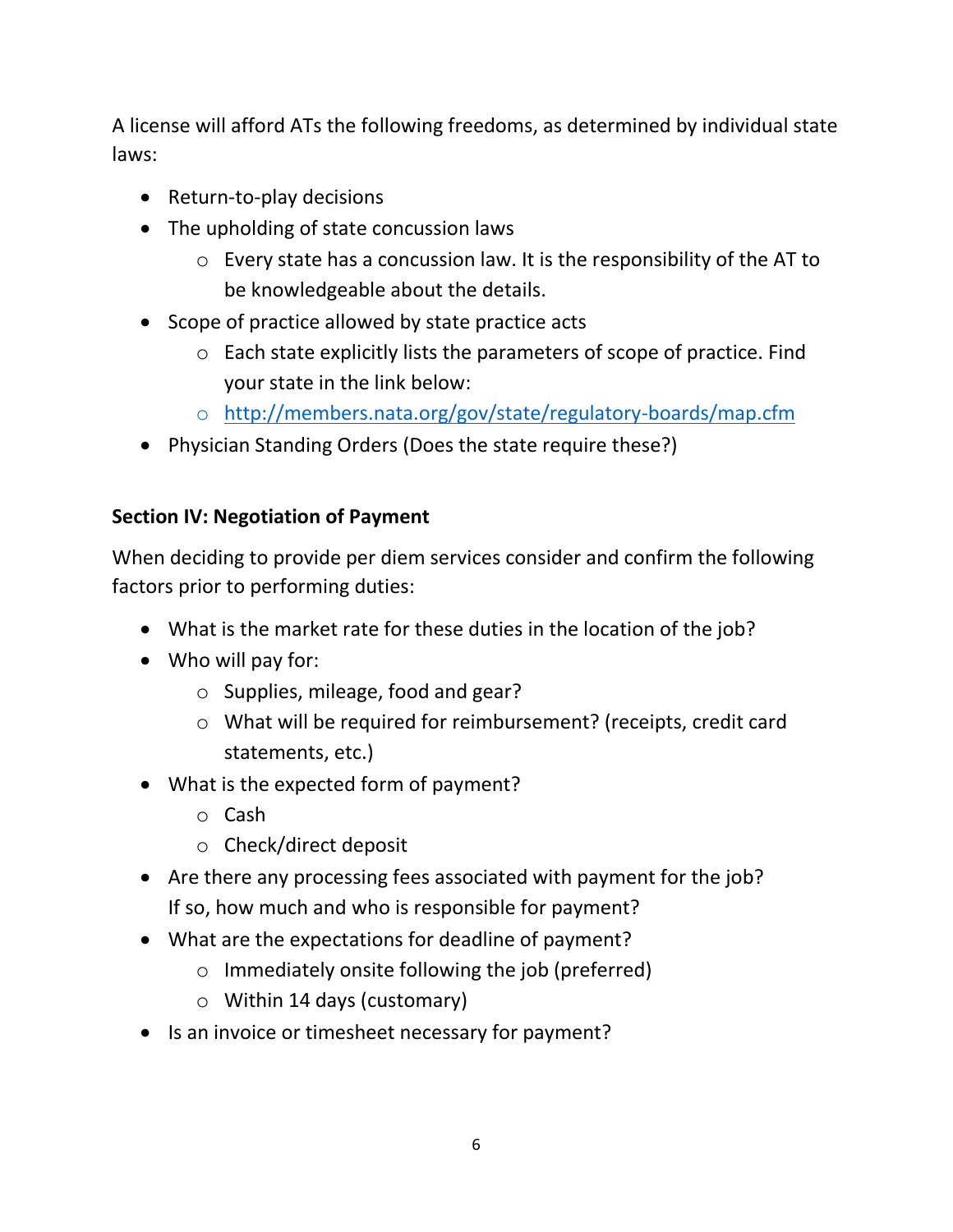# <span id="page-6-0"></span>**Section V: Written Contracts**

The purpose of a written contract is to avoid misunderstandings and clearly define the expected services. Outline the following parameters when creating a contract:

- Description of services and responsibilities
	- o Who develops the EAP?
	- o Include a copy of the EAP for the AT with the written contract
	- $\circ$  Clearly define who is responsible for providing the supplies (i.e. tape, first aid, cups, ice bags) and equipment (i.e. tent, treatment tables, crutches, AED, coolers, etc.)
- Definition of employment (i.e. Are you an independent contractor or employee?)
- Tax implications (Does the company take out taxes or is it the ATs responsibility?
	- $\circ$  If the company does not take out taxes, then the AT is responsible to do so.
	- o If the AT is paid in "Cash", then it is the AT's responsibility to report any taxable income.
	- o If you are paid \$600 or more for services provided during the year, a [Form 1099-MISC](https://www.irs.gov/pub/irs-pdf/f1099msc.pdf) needs to be completed by the employer, and a copy of [1099-MISC](https://www.irs.gov/pub/irs-pdf/f1099msc.pdf) must be provided to the AT by January 31 of the year following payment.
- Scope of Practice (in agreement with your Standing Orders)
- What is the hourly pay rate, when will payment be made and how?
- What expenses will be covered for the AT? (i.e. mileage, meals, etc.)
- Insurances, licenses required
- Length of contract
	- $\circ$  What is the scheduled time for the AT to work the event?
- Termination (i.e. how to resolve disputes or arbitration)
- Payment policy for cancellations, delays, and late changes that frequently occur at sites.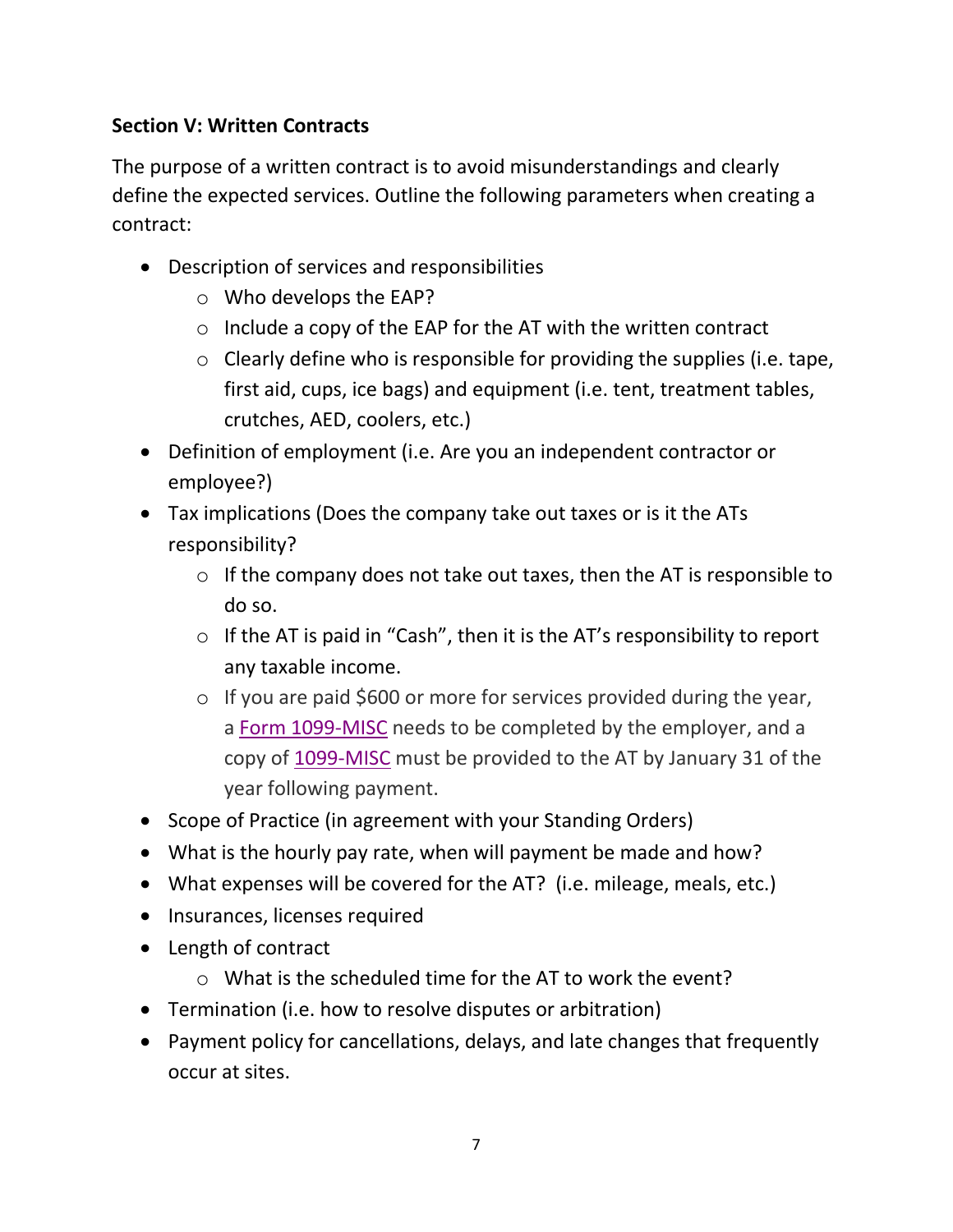# <span id="page-7-0"></span>**Section VI: Documentation**

Does the event have their own documentation forms that you are to use? For detailed instructions on proper documentation, follow the link below:

 [https://www.nata.org/sites/default/files/best-practice-guidelines-for](https://www.nata.org/sites/default/files/best-practice-guidelines-for-athletic-training-documentation.pdf)[athletic-training-documentation.pdf](https://www.nata.org/sites/default/files/best-practice-guidelines-for-athletic-training-documentation.pdf)

# <span id="page-7-1"></span>**Section VII: Emergency Action Plans**

A fully formed Emergency Action Plan (EAP) with accompanying safety precautions is crucial to confirm prior to working. The following should be verified and/or determined:

- EAP on file. The NATA Position Statement can be found below:
	- o [https://www.nata.org/sites/default/files/EmergencyPlanningInAthlet](https://www.nata.org/sites/default/files/EmergencyPlanningInAthletics.pdf) [ics.pdf](https://www.nata.org/sites/default/files/EmergencyPlanningInAthletics.pdf)
- There are varied laws about AED use from state to state. Discover the rules of operation in the state you plan to work in here:
	- o [http://www.ncsl.org/research/health/laws-on-cardiac-arrest-and](http://www.ncsl.org/research/health/laws-on-cardiac-arrest-and-defibrillators-aeds.aspx)[defibrillators-aeds.aspx](http://www.ncsl.org/research/health/laws-on-cardiac-arrest-and-defibrillators-aeds.aspx)
- What is the concussion policy at the event you are working? (Individual organizations' policies may be different from the state policy).
- Ratio of ATs at site (i.e. fields/courts/etc.)
- Secure contact info of all other staff included (fellow ATs, director of event, facilities manager, physicians)
- Weather policy and procedure: Who has the final call due to inclement weather? (i.e. lightning, snow, sleet, smoke/air quality, extreme heat/cold)
- Where can the AT access injured athlete's emergency contact and medical information?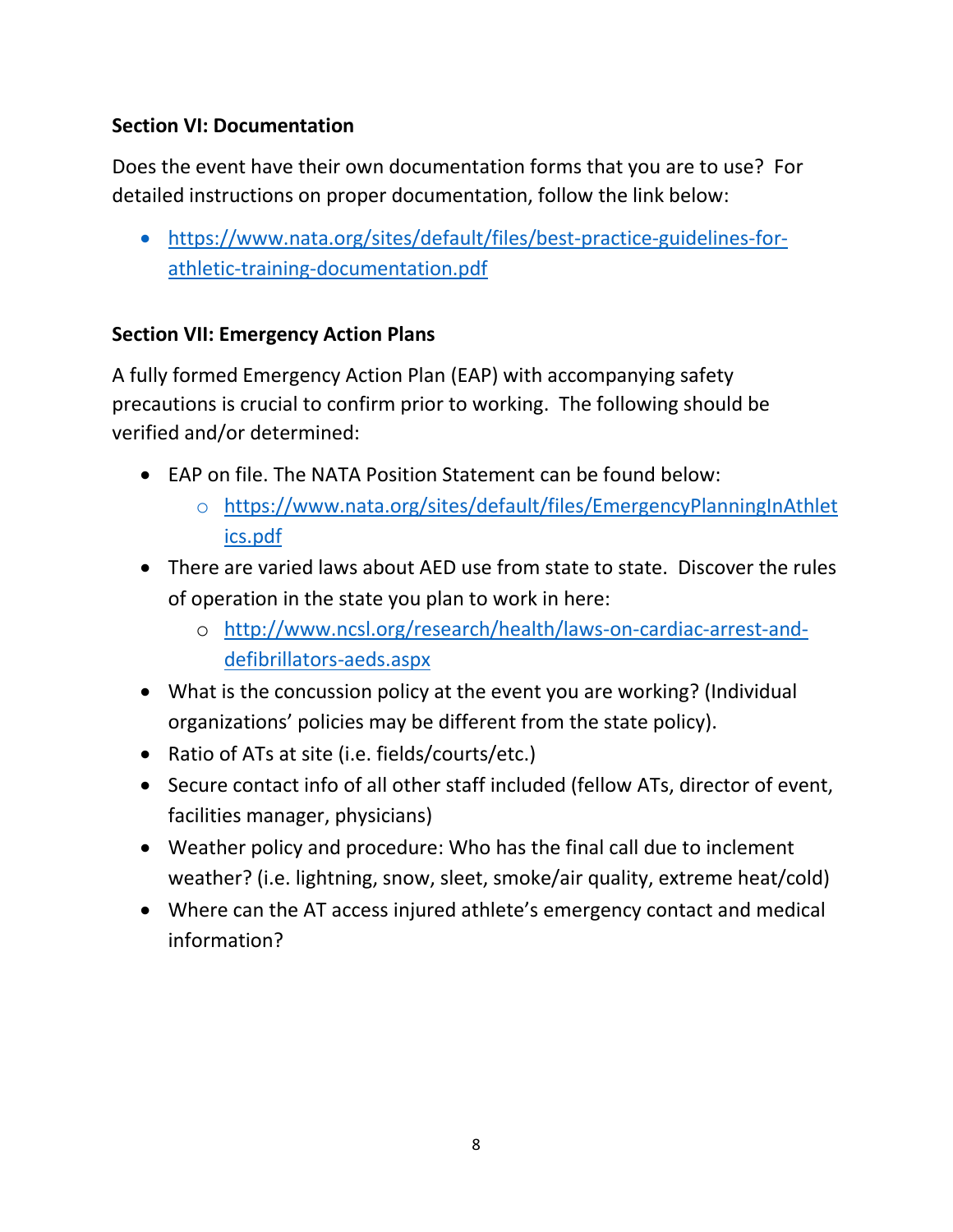## <span id="page-8-0"></span>**Section VIII: Supplies and Equipment**

Predetermine who is responsible for supplies and equipment.

- Emergency supplies
- Event-specific supplies
- Equipment- ( i.e. AED, crutches, splints, coolers, ice, tents, tubs/tarps, methods to evaluate the weather in heat and lightning)

# <span id="page-8-1"></span>**Section IX: Informed Consent to Treat**

The recommendation is to have a document signed and in place prior to performing any services.

- Ask for a copy of the signed document completed by the patient/parent/legal guardian. Consult the "informed consent" section of the document below for more information about obtaining consent:
	- o [https://www.nata.org/sites/default/files/best-practice-guidelines](https://www.nata.org/sites/default/files/best-practice-guidelines-for-athletic-training-documentation.pdf)[for-athletic-training-documentation.pdf](https://www.nata.org/sites/default/files/best-practice-guidelines-for-athletic-training-documentation.pdf)